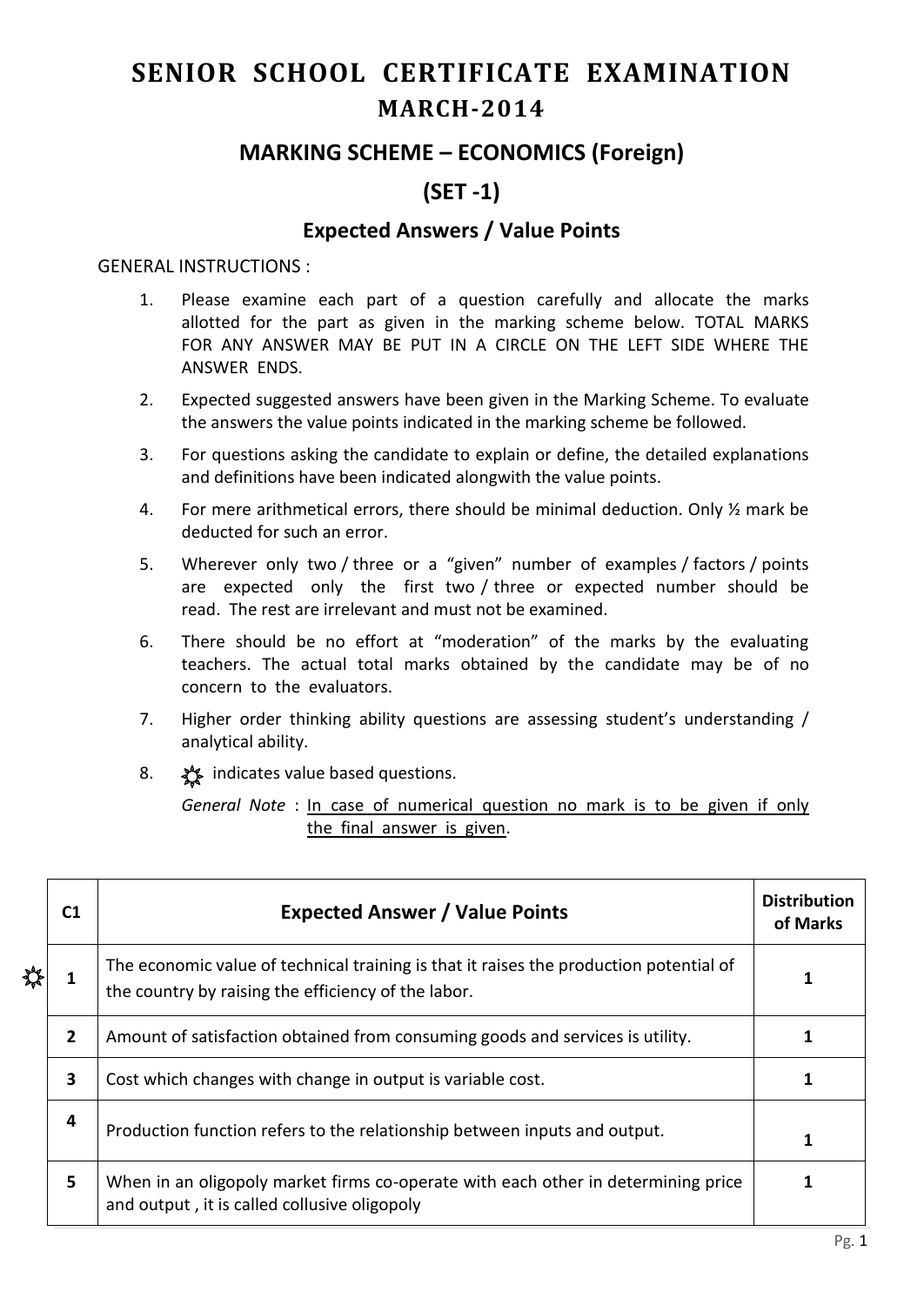| 6              | PPC is downward sloping because to produce more of one good, the economy has<br>to produce less of the other good. It is because resources are fixed.                                                                                                                                                                                                                   | 3              |
|----------------|-------------------------------------------------------------------------------------------------------------------------------------------------------------------------------------------------------------------------------------------------------------------------------------------------------------------------------------------------------------------------|----------------|
| $\overline{7}$ | $E_p = \frac{\text{Percent change in demand}}{\text{percent change in price}}$                                                                                                                                                                                                                                                                                          | $\mathbf{1}$   |
|                | $=\frac{25}{\frac{-3}{15} \times 100} = \frac{25}{-20}$                                                                                                                                                                                                                                                                                                                 | $1\frac{1}{2}$ |
|                | $=-1.25$                                                                                                                                                                                                                                                                                                                                                                | $\frac{1}{2}$  |
|                | (No marks if only the final answer is given)                                                                                                                                                                                                                                                                                                                            |                |
| 8              | Suppose per unit tax is raised. This raises cost of producing the good. Price<br>remaining unchanged, profits decline. This is disincentive to producers who supply<br>less.                                                                                                                                                                                            | 3              |
|                | <b>OR</b><br>Suppose government gives subsidy on production of good. This raises total revenue.<br>Cost remaining unchanged profit rise. This provides incentive to the producers to<br>supply more.                                                                                                                                                                    | 3              |
| 9              | It is under the market condition when a firm can sell more at the given price that<br>AR = MR throughout as production is increased by the firm. It is because the firm is<br>a price taker. It means that price, which is same as AR, remains unchanged<br>throughout. By the average - marginal relationship, AR remains unchanged only<br>when $AR = MR$ throughout. | 3              |
| 10             | The large number of buyers is assumed to be so large that an individual buyer's<br>share in total purchases is so negligible that he cannot influence the market price<br>on its own by purchasing more or less. The outcome is that price remains<br>unchanged.                                                                                                        | 3              |
| 11             | Assuming that the only, two goods the consumer consumes are X and Y, the<br>condition of equilibrium are :                                                                                                                                                                                                                                                              |                |
|                | (1) $\frac{MU_x}{P_x} = \frac{MU_y}{P_y}$                                                                                                                                                                                                                                                                                                                               | $\mathbf{1}$   |
|                | (2) MU falls as more is consumed                                                                                                                                                                                                                                                                                                                                        | $\frac{1}{2}$  |
|                | <b>Explanation : (1)</b> Suppose $\frac{M U_x}{P_x} > \frac{M U_y}{P_y}$ . The consumer will not be in equilibrium                                                                                                                                                                                                                                                      |                |
|                | because per rupee MU from $\times$ is greater than per rupee MU from Y. This will<br>induce the consumer to buy more of $\times$ by reducing expenditure on Y. It will lead to<br>fall in MUx and rise in MUy, till $\frac{M U_x}{P_x} = \frac{M U_y}{P_y}$ .                                                                                                           | $\overline{2}$ |
|                | (2) Unless MU falls as more is consumed of a good the consumer will not reach<br>equilibrium.                                                                                                                                                                                                                                                                           | $\frac{1}{2}$  |
|                | (Explanation based on $\frac{MU_x}{P_x} < \frac{MU_y}{P_y}$ is also correct.)                                                                                                                                                                                                                                                                                           |                |
|                |                                                                                                                                                                                                                                                                                                                                                                         |                |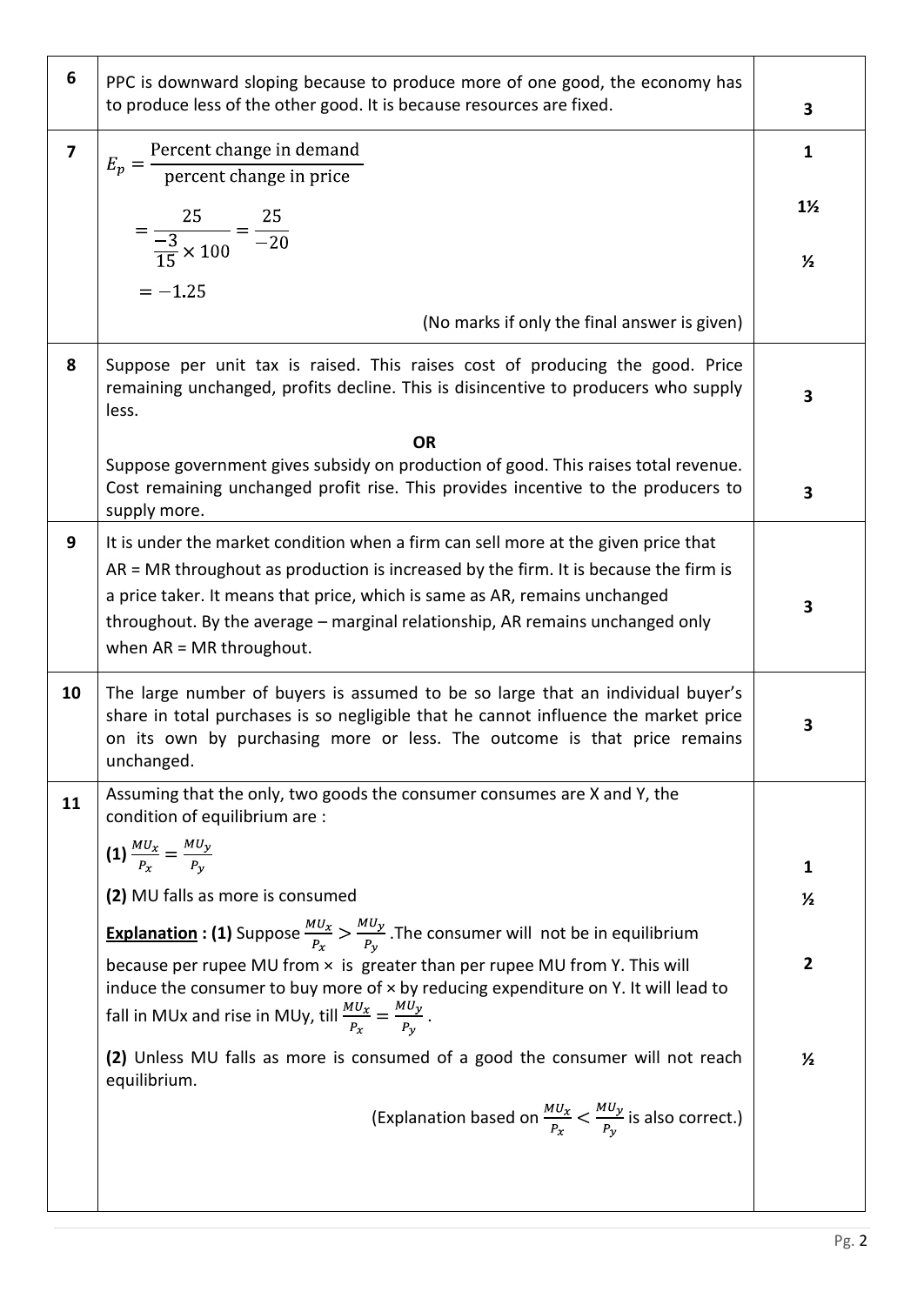|    | <b>OR</b>                                                                                                                                                                                                                                                                                       |                |  |  |  |  |  |  |
|----|-------------------------------------------------------------------------------------------------------------------------------------------------------------------------------------------------------------------------------------------------------------------------------------------------|----------------|--|--|--|--|--|--|
|    | According to the utility analysis, the consumer is in equilibrium when                                                                                                                                                                                                                          |                |  |  |  |  |  |  |
|    | $\frac{MU_x}{P_x} = \frac{MU_y}{P_y}$                                                                                                                                                                                                                                                           |                |  |  |  |  |  |  |
|    |                                                                                                                                                                                                                                                                                                 |                |  |  |  |  |  |  |
|    | Now, given that $P_x$ falls, then                                                                                                                                                                                                                                                               |                |  |  |  |  |  |  |
|    | $\frac{MU_x}{P_x} > \frac{MU_y}{P_y}$                                                                                                                                                                                                                                                           |                |  |  |  |  |  |  |
|    | Since per rupee $MU_x$ is higher than per rupee $MU_y$ , the consumer will buy more of<br>X and less on Y.                                                                                                                                                                                      | 4              |  |  |  |  |  |  |
| 12 | When with the rise in income of the consumer demand for a good increases, that<br>good is a normal good for that consumer. If with rise in income demand for the<br>good decreases than that good is inferior for that consumer.                                                                |                |  |  |  |  |  |  |
|    | A good is not necessarily inferior for all the consumers. A good which is inferior for<br>a higher income consumer may be a normal good for the lower income consumer. It<br>is not the consumer but the income level of the consumer which determines<br>whether a good is normal or inferior. |                |  |  |  |  |  |  |
| 13 | TP                                                                                                                                                                                                                                                                                              |                |  |  |  |  |  |  |
|    | Ο<br>A<br>B<br>Variable<br>Input                                                                                                                                                                                                                                                                | $\overline{2}$ |  |  |  |  |  |  |
|    | The different phases in the law of variable proportions are                                                                                                                                                                                                                                     |                |  |  |  |  |  |  |
|    | <b>Phase : I</b> TP rises at an increasing rate and MP rises, as is upto A.                                                                                                                                                                                                                     |                |  |  |  |  |  |  |
|    | Phase : II TP rises at decreasing rate and MP falls but remains positive, i.e.                                                                                                                                                                                                                  |                |  |  |  |  |  |  |
|    | B.                                                                                                                                                                                                                                                                                              |                |  |  |  |  |  |  |
|    | Phase : III TP falls and MP and MP becomes negative after B.                                                                                                                                                                                                                                    | $\overline{2}$ |  |  |  |  |  |  |
|    | <b>FOR THE BLIND CANDIDATES:</b>                                                                                                                                                                                                                                                                |                |  |  |  |  |  |  |
|    | On the same lines as above (without diagram) but with reasons.                                                                                                                                                                                                                                  | 4              |  |  |  |  |  |  |
|    |                                                                                                                                                                                                                                                                                                 |                |  |  |  |  |  |  |
|    |                                                                                                                                                                                                                                                                                                 |                |  |  |  |  |  |  |
|    |                                                                                                                                                                                                                                                                                                 |                |  |  |  |  |  |  |
|    |                                                                                                                                                                                                                                                                                                 |                |  |  |  |  |  |  |
|    |                                                                                                                                                                                                                                                                                                 |                |  |  |  |  |  |  |
|    |                                                                                                                                                                                                                                                                                                 |                |  |  |  |  |  |  |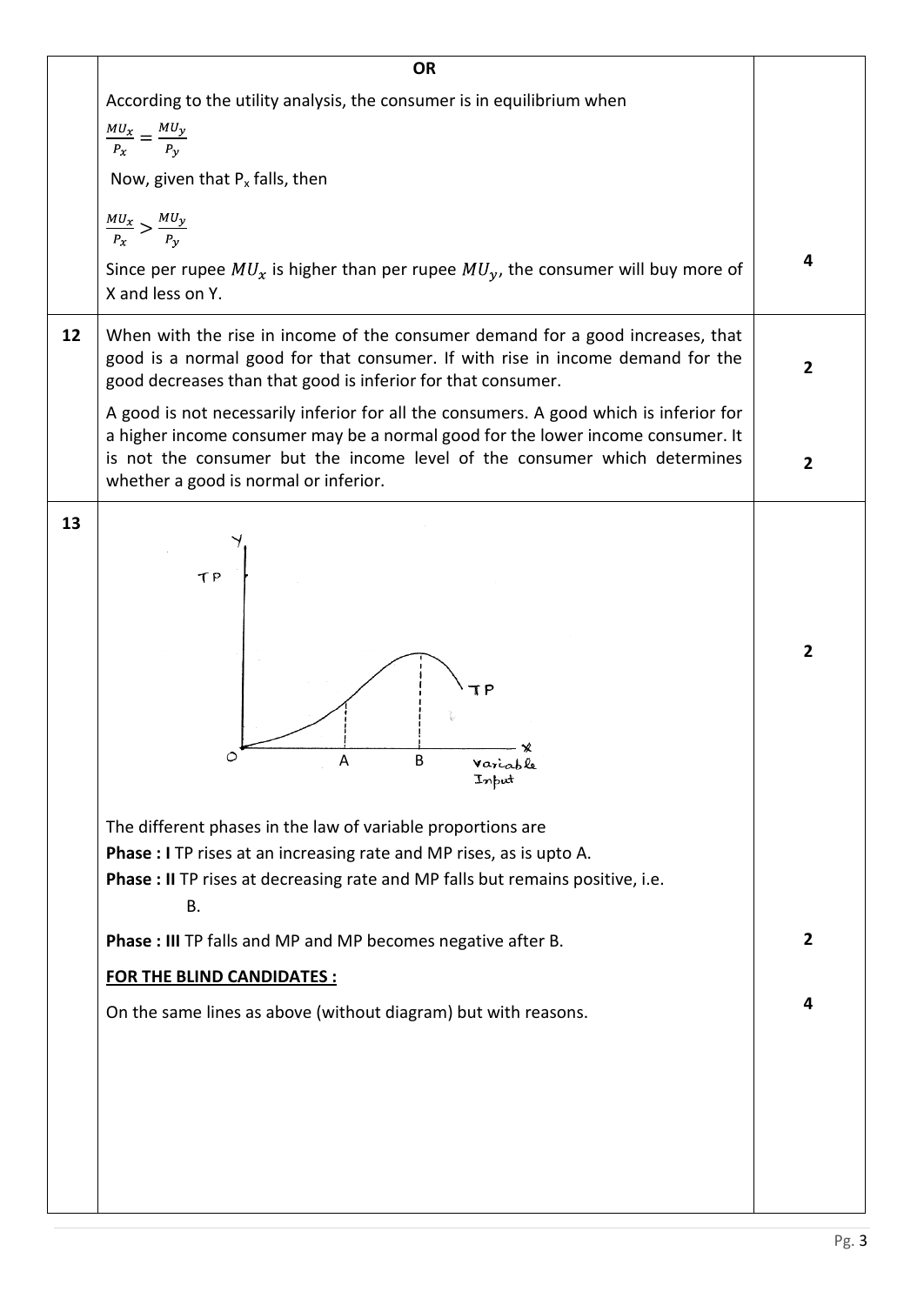| 14 |                                                                                                                                                                                                                                                                |    |           |                               |           | Let the only two goods the consumer consumes are X and Y.                                                                                                |                |  |
|----|----------------------------------------------------------------------------------------------------------------------------------------------------------------------------------------------------------------------------------------------------------------|----|-----------|-------------------------------|-----------|----------------------------------------------------------------------------------------------------------------------------------------------------------|----------------|--|
|    | The two conditions of equilibrium are                                                                                                                                                                                                                          |    |           |                               |           |                                                                                                                                                          |                |  |
|    | (1) MRS = $\frac{P_x}{P_y}$                                                                                                                                                                                                                                    |    |           |                               |           |                                                                                                                                                          | 1              |  |
|    |                                                                                                                                                                                                                                                                |    |           |                               |           | (2) MRS falls as more of $\times$ is consumed in place of Y.                                                                                             | $\mathbf{1}$   |  |
|    | <b>Explanation:</b>                                                                                                                                                                                                                                            |    |           |                               |           |                                                                                                                                                          |                |  |
|    | (1) Suppose MRS > $\frac{P_x}{P_v}$ i.e. consumer is not in equilibrium it means that to obtain                                                                                                                                                                |    |           |                               |           |                                                                                                                                                          |                |  |
|    | one more unit of X consumer is willing to sacrifice more units of Y as compared<br>to what is required in the market. The consumer buys more of X. MRS falls and<br>continue to fall till it is equal to $\frac{P_x}{P_v}$ and the consumer is in equilibrium. |    |           |                               |           |                                                                                                                                                          |                |  |
|    | (2) Unless MRS falls as consumer consumes more of X, the consumer will not<br>reach equilibrium again.                                                                                                                                                         |    |           |                               |           |                                                                                                                                                          |                |  |
|    |                                                                                                                                                                                                                                                                |    |           |                               |           | (Explanation based on MRS $\langle R_x / R_y \rangle$ is also correct)                                                                                   |                |  |
|    |                                                                                                                                                                                                                                                                |    |           |                               |           | <b>OR</b>                                                                                                                                                |                |  |
|    | The Three properties are                                                                                                                                                                                                                                       |    |           |                               |           |                                                                                                                                                          |                |  |
|    | (i) IC slopes downwards from left to right.                                                                                                                                                                                                                    |    |           |                               |           |                                                                                                                                                          |                |  |
|    | (ii) IC is strictly convex                                                                                                                                                                                                                                     |    |           |                               |           |                                                                                                                                                          |                |  |
|    | (iii) IC to the right has higher utility.                                                                                                                                                                                                                      |    |           |                               |           |                                                                                                                                                          | $1x3=3$        |  |
|    | <b>Explanation:</b>                                                                                                                                                                                                                                            |    |           |                               |           |                                                                                                                                                          |                |  |
|    | remains on the same level of satisfaction.                                                                                                                                                                                                                     |    |           |                               |           | (1) Slope downwards because to consume more of good on the x-axis, the<br>consumer must give up some quantity of good on the Y-axis so that the consumer |                |  |
|    | of diminishing marginal utility.                                                                                                                                                                                                                               |    |           |                               |           | (2) Strictly convex because it is assumed that MRS continuously falls due to the law                                                                     | $1x3=3$        |  |
|    | consumption means higher utility.                                                                                                                                                                                                                              |    |           |                               |           | (3) IC to the right has higher utility level because it is assumed that higher                                                                           |                |  |
| 15 | Output                                                                                                                                                                                                                                                         | TR | <b>TC</b> | <b>MR</b>                     | <b>MC</b> |                                                                                                                                                          |                |  |
|    | 1                                                                                                                                                                                                                                                              | 8  | 10        | 8                             | 10        |                                                                                                                                                          |                |  |
|    | $\overline{2}$                                                                                                                                                                                                                                                 | 16 | 18        | 8                             | 8         |                                                                                                                                                          |                |  |
|    | 3                                                                                                                                                                                                                                                              | 24 | 23        | 8                             | 5         |                                                                                                                                                          |                |  |
|    | 4                                                                                                                                                                                                                                                              | 32 | 31        | 8                             | 8         | Equilibrium                                                                                                                                              |                |  |
|    | 5                                                                                                                                                                                                                                                              | 40 | 41        | 8                             | 10        |                                                                                                                                                          | $\overline{2}$ |  |
|    |                                                                                                                                                                                                                                                                |    |           |                               |           | The producers is in equilibrium at 4 units of output                                                                                                     | 1              |  |
|    | <b>Reason (1)</b> $MC = MR$                                                                                                                                                                                                                                    |    |           |                               |           |                                                                                                                                                          | 1              |  |
|    |                                                                                                                                                                                                                                                                |    |           | (2) MC > MR after equilibrium |           |                                                                                                                                                          | 1              |  |
|    | <b>Profit</b> = $TR - TC = 32 - 31 = 1$                                                                                                                                                                                                                        |    |           |                               |           |                                                                                                                                                          | 1              |  |
|    |                                                                                                                                                                                                                                                                |    |           |                               |           |                                                                                                                                                          |                |  |
|    |                                                                                                                                                                                                                                                                |    |           |                               |           |                                                                                                                                                          |                |  |
|    |                                                                                                                                                                                                                                                                |    |           |                               |           |                                                                                                                                                          |                |  |
|    |                                                                                                                                                                                                                                                                |    |           |                               |           |                                                                                                                                                          |                |  |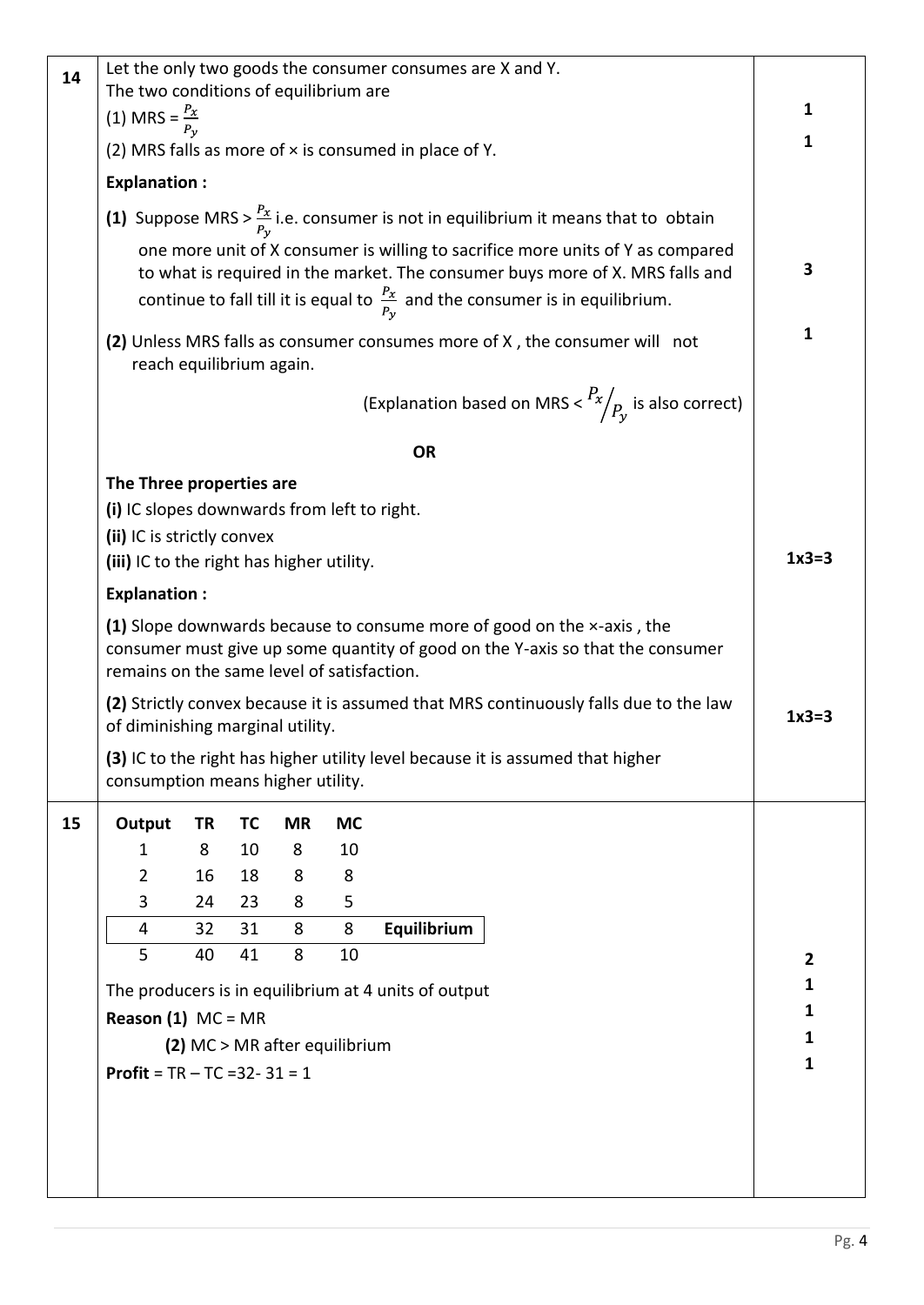| 16 |                                                                                                                                                                                                                                                                                                                                                                                                                                                                                                                                                                                                                                            |              |  |  |  |  |  |
|----|--------------------------------------------------------------------------------------------------------------------------------------------------------------------------------------------------------------------------------------------------------------------------------------------------------------------------------------------------------------------------------------------------------------------------------------------------------------------------------------------------------------------------------------------------------------------------------------------------------------------------------------------|--------------|--|--|--|--|--|
|    | Price<br>p,<br>Р,<br>Ð<br>0<br>Quantity                                                                                                                                                                                                                                                                                                                                                                                                                                                                                                                                                                                                    | $\mathbf{2}$ |  |  |  |  |  |
|    | Excess demand for a good in a market occurs when actual price of the good is lower<br>than the equilibrium price. A is in diagram at the actual price $OP_2$ , excess demand is<br>$S_1D_1$ . At this price the consumer will not be able to buy all that they want to buy at<br>OP <sub>2</sub> . Its chain of effects are :<br>There will be competition among the buyers leading to rise in price.<br>Rise in price will increase supply along the S- Curve and reduce demand<br>along the D-Curve as indicated by the arrows.<br>The trend will continue till the market reaches equilibrium at E.<br><b>FOR THE BLIND CANDIDATES:</b> | 4            |  |  |  |  |  |
|    | On the same lines based on a schedule                                                                                                                                                                                                                                                                                                                                                                                                                                                                                                                                                                                                      | 6            |  |  |  |  |  |
|    | $SECTION - B$                                                                                                                                                                                                                                                                                                                                                                                                                                                                                                                                                                                                                              |              |  |  |  |  |  |
|    |                                                                                                                                                                                                                                                                                                                                                                                                                                                                                                                                                                                                                                            |              |  |  |  |  |  |
| 17 | The central bank is the apex bank engaged in regulating commercial banks.                                                                                                                                                                                                                                                                                                                                                                                                                                                                                                                                                                  | 1            |  |  |  |  |  |
| 18 | When AD falls short of AS at the full employment level of income the difference<br>between AS and AD is called deficient demand.                                                                                                                                                                                                                                                                                                                                                                                                                                                                                                           | $\mathbf{1}$ |  |  |  |  |  |
| 19 | Aggregate supply refers to the values of final goods and services planned to be<br>produced in an economy during a given year.                                                                                                                                                                                                                                                                                                                                                                                                                                                                                                             | 1            |  |  |  |  |  |
| 20 | Primary deficit refers to fiscal deficit less interest payments.                                                                                                                                                                                                                                                                                                                                                                                                                                                                                                                                                                           | $\mathbf{1}$ |  |  |  |  |  |
| 21 | <b>Balance of trade</b>                                                                                                                                                                                                                                                                                                                                                                                                                                                                                                                                                                                                                    | $\mathbf{1}$ |  |  |  |  |  |
| 22 | Non-monetary exchanges refer to the goods and services produced but not<br>exchanged through money, like the domestic services rendered by the members of<br>a family to each other. The value of these services is many a times difficult to<br>estimate and so it escapes national income estimation. These exchanges however<br>have positive effect on the welfare of the people.                                                                                                                                                                                                                                                      | 3            |  |  |  |  |  |

٦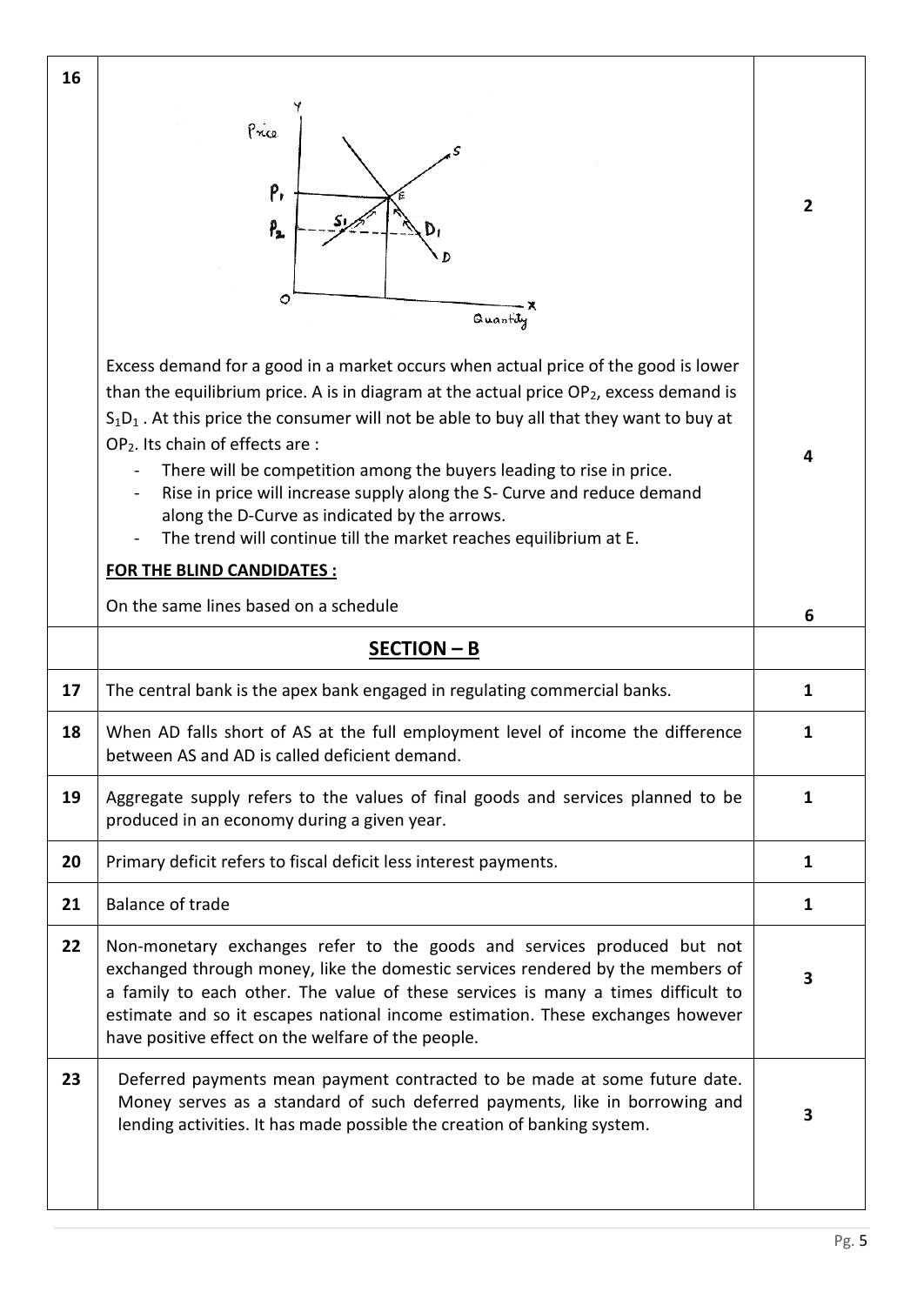|   |    | <b>OR</b>                                                                                                                                                                                                                                                                                                                                                                                                                                                                                                                         |                |  |  |  |  |  |  |
|---|----|-----------------------------------------------------------------------------------------------------------------------------------------------------------------------------------------------------------------------------------------------------------------------------------------------------------------------------------------------------------------------------------------------------------------------------------------------------------------------------------------------------------------------------------|----------------|--|--|--|--|--|--|
|   |    | The significance of money as a store of value is that money can be stored for use in                                                                                                                                                                                                                                                                                                                                                                                                                                              |                |  |  |  |  |  |  |
|   |    | future. One can use one's present income in future because money comes in                                                                                                                                                                                                                                                                                                                                                                                                                                                         |                |  |  |  |  |  |  |
|   |    | convenient denominations and is easily portable.                                                                                                                                                                                                                                                                                                                                                                                                                                                                                  |                |  |  |  |  |  |  |
|   | 24 | (i) Expenditure on scholarships is revenue expenditure because it neither creates<br>any assets nor reduces liability.                                                                                                                                                                                                                                                                                                                                                                                                            |                |  |  |  |  |  |  |
|   |    | (ii) Expenditure on building a bridge is capital expenditure because it leads to<br>creation of assets                                                                                                                                                                                                                                                                                                                                                                                                                            |                |  |  |  |  |  |  |
|   | 25 | BOP deficit occurs when autonomous foreign exchange receipts fall short of<br>autonomous payments. Autonomous transactions are those which are not<br>influenced by other transactions in BOP.                                                                                                                                                                                                                                                                                                                                    |                |  |  |  |  |  |  |
|   | 26 | When exchange rate rises, the value of domestic currency, rupee in case of India,<br>falls. It is depreciation of rupee.                                                                                                                                                                                                                                                                                                                                                                                                          |                |  |  |  |  |  |  |
|   |    | It makes imports costly because to import one unit of foreign currency worth of<br>goods and services, the domestic purchasers have to part with more rupees,. Since<br>imports become costly, imports fall.<br>Stock of money in a country on a particular day is termed as money supply. It has<br>two components : currency with public outside banks and demand deposits.<br>Demand deposits are deposits which can be withdrawn by writing cheques. Both<br>the components are usable for carrying out transactions at will. |                |  |  |  |  |  |  |
|   | 27 |                                                                                                                                                                                                                                                                                                                                                                                                                                                                                                                                   |                |  |  |  |  |  |  |
|   |    | <b>OR</b>                                                                                                                                                                                                                                                                                                                                                                                                                                                                                                                         |                |  |  |  |  |  |  |
|   |    | Currency authority function means that the central bank has the sole authority to<br>issue currency. It brings uniformity in note circulation. It also gives power to the<br>central bank to directly control money supply.                                                                                                                                                                                                                                                                                                       | 4              |  |  |  |  |  |  |
|   | 28 | $Y = \overline{C} + MPC(Y) + I$                                                                                                                                                                                                                                                                                                                                                                                                                                                                                                   | $1\frac{1}{2}$ |  |  |  |  |  |  |
|   |    | $900 = \bar{C} + (1 - 0.10)900 + 80$                                                                                                                                                                                                                                                                                                                                                                                                                                                                                              | $1\frac{1}{2}$ |  |  |  |  |  |  |
|   |    | $\overline{C} = 900 - 810 - 80 = 10$                                                                                                                                                                                                                                                                                                                                                                                                                                                                                              | $\mathbf{1}$   |  |  |  |  |  |  |
|   |    | (No marks if only the final answer is given)                                                                                                                                                                                                                                                                                                                                                                                                                                                                                      |                |  |  |  |  |  |  |
| ₩ | 29 | Spending on free services to the poor raises their standard of living and at the same<br>time helps in reduction in income inequalities. It also helps in raising production<br>potential of the country by raising the efficiency level of the working class among<br>the poor.                                                                                                                                                                                                                                                  |                |  |  |  |  |  |  |
|   | 30 | $GNN_{mn} = (iii + vi) + vii + viii + (iv + v) + ix + xi + x - i$                                                                                                                                                                                                                                                                                                                                                                                                                                                                 | $\overline{2}$ |  |  |  |  |  |  |
|   |    | $= 400 + 50 + 100 + 70 + 50 + 150 + 300 + 80 + 140 - (-10)$                                                                                                                                                                                                                                                                                                                                                                                                                                                                       | $1\frac{1}{2}$ |  |  |  |  |  |  |
|   |    | $= Rs 1350$ Arab.                                                                                                                                                                                                                                                                                                                                                                                                                                                                                                                 | $\frac{1}{2}$  |  |  |  |  |  |  |
|   |    | $NNDI = GNP_{mp} - xi - ii$                                                                                                                                                                                                                                                                                                                                                                                                                                                                                                       | $\mathbf{1}$   |  |  |  |  |  |  |
|   |    | $= 1350 - 80 - 20$                                                                                                                                                                                                                                                                                                                                                                                                                                                                                                                | $\frac{1}{2}$  |  |  |  |  |  |  |
|   |    | $= Rs 1250$ Arab                                                                                                                                                                                                                                                                                                                                                                                                                                                                                                                  | $\frac{1}{2}$  |  |  |  |  |  |  |
|   |    | <b>Bonus</b> should be included because it is compensation paid to employees.<br>(i)                                                                                                                                                                                                                                                                                                                                                                                                                                              |                |  |  |  |  |  |  |
|   | 31 | (ii) <b>Addition to stocks</b> should be included because it is investment a final                                                                                                                                                                                                                                                                                                                                                                                                                                                | $\overline{2}$ |  |  |  |  |  |  |
|   |    | expenditure.                                                                                                                                                                                                                                                                                                                                                                                                                                                                                                                      | $\overline{2}$ |  |  |  |  |  |  |
|   |    | (iii) Purchase of a taxi by taxi driver should be included because it is final<br>expenditure on investment.                                                                                                                                                                                                                                                                                                                                                                                                                      | $\overline{2}$ |  |  |  |  |  |  |
|   |    | (No marks if the reason is not given)                                                                                                                                                                                                                                                                                                                                                                                                                                                                                             |                |  |  |  |  |  |  |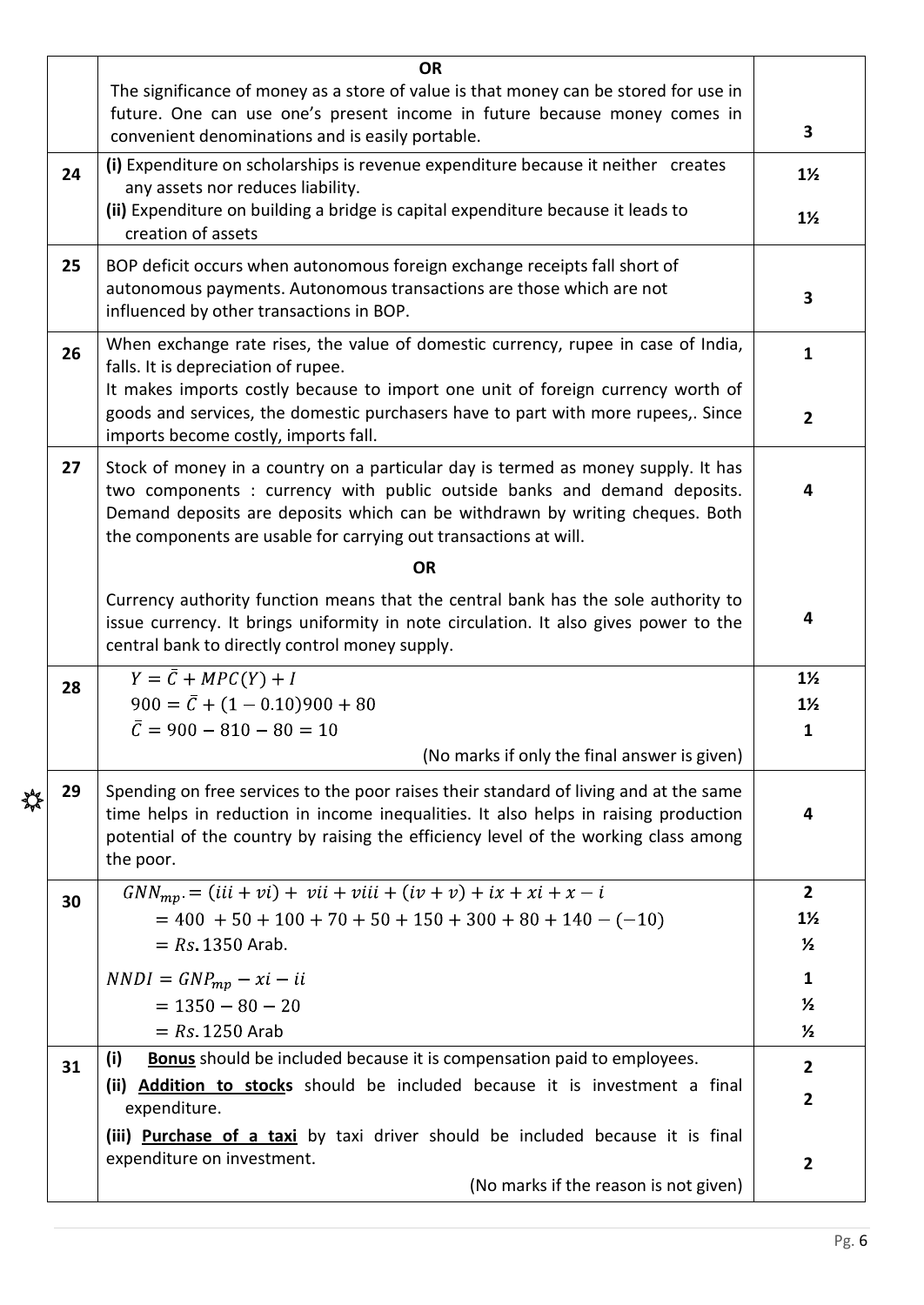